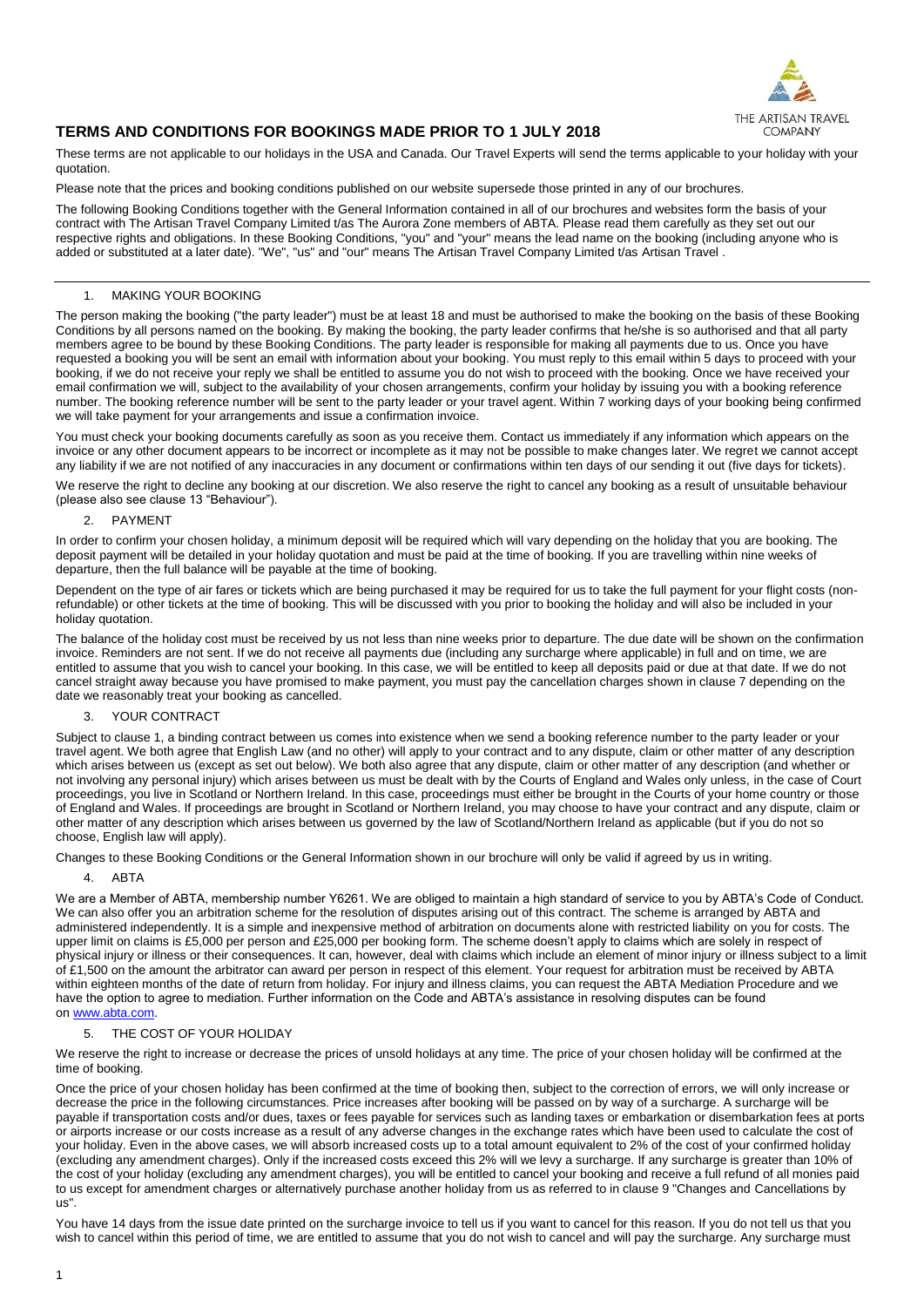be paid with the balance of the cost of the holiday or within 14 days of the issue date printed on the surcharge invoice, whichever is later. Please note that travel arrangements are not always purchased in local currency and some apparent changes have no impact on the price of your travel due to contractual and other protection in place.

If any member of your party celebrates a birthday during your proposed holiday period they will be charged the rate based on their age on the return date of travel for the whole duration of the holiday.

A refund will only be payable if the decrease in our costs exceeds 2% as set out above. Where a refund is due, we will pay you the full amount of the decrease in our costs. We promise not to levy a surcharge within 30 days of departure. No refunds will be payable within this period either.

We reserve the right to correct errors in both advertised and confirmed prices. We will do so as soon as we become aware of the error. Please note, changes and errors occasionally occur. You must check the price of your chosen holiday at the time of booking.

## 6. CHANGES BY YOU

Should you wish to make any changes to your confirmed holiday, you must notify us in writing as soon as possible. Whilst we will endeavour to assist, we cannot guarantee we will be able to meet any such requests. Where we can assist, an amendment fee of £20 per person/per booking will be payable together with any costs incurred by ourselves and any costs or charges incurred or imposed by any of our suppliers.

# 7. CANCELLATION BY YOU

Should you or any member of your party need to cancel your chosen holiday once it has been confirmed, the party leader must immediately advise us in writing. Your notice of cancellation will only be effective when it is received in writing by us at our offices.

As we incur costs from the time we confirm your booking and may be unable to resell your holiday, the following cancellation charges will be payable. Where the cancellation charge is shown as a percentage, this is calculated on the basis of the total cost payable by the person(s) cancelling excluding any amendment / cancellation charges which have already been incurred.

Amendment / cancellation charges are not refundable in the event of the person(s) to whom they apply cancelling

Depending on the reason for cancellation, you may be able to reclaim these cancellation charges (less any applicable excess) under the terms of your insurance policy. Claims must be made directly to the insurance company concerned. Period before departure within which written notification of cancellation is received by us (cancellation charge per person cancelling):

| More than 63 days prior to departure - Loss of deposit |      |
|--------------------------------------------------------|------|
| 63 to 43 days prior to departure -                     | 40%  |
| 42 to 29 days prior to departure -                     | 60%  |
| 28 to 15 days prior to departure -                     | 80%  |
| 14 or fewer days -                                     | 100% |

Please note: no refunds will be given in respect of activities which you book and then do not take part in whilst on holiday (for example you miss the start time of the activity because you have overslept, are hung over or under the influence of drugs or simply change your mind).

If any member(s) of your party is/are prevented from travelling, the person(s) concerned will be able to transfer their place to someone else (introduced by you) providing the following requirements are complied with. We must be notified of the transfer(s) not less than two weeks before departure. A transfer will not be possible if there is a waiting list for places in which case the available place must be offered to the next person on that list. Where a transfer to a person of your choice can be made, all costs and charges incurred by us and/or incurred or imposed by any of our suppliers as a result together with an amendment fee of £20 must be paid before the transfer can be affected. For flight inclusive bookings, you must pay the charges levied by the airline concerned. As most airlines have restrictions on name changes once confirmed and many do not permit name changes after tickets have been issued for any reason, these charges are likely to be the full cost of repurchasing the flight at its current price (subject to availability).

## 8. INSURANCE

We consider adequate and appropriate travel insurance to be a pre-requisite to booking. You and your belongings are at all times solely at your own risk. You must ensure that you have personal travel insurance with protection for the full duration of the trip in respect of at least medical expenses, injury, death, repatriation, cancellation and curtailment, with adequate and appropriate cover including medical emergency repatriation.

Details of our preferred travel insurance provider are shown elsewhere on the website and in your online account. If you make your own arrangements you should ensure that there are no exclusion clauses limiting or excluding protection for the type of activities included in your trip. You must ensure that all travel insurance purchased meets your particular requirements and you should arrange supplementary insurance if need be.

Please read your policy details carefully and take them with you on holiday. It is your responsibility to ensure that the insurance you purchase provides adequate cover. We do not check insurance policies and cannot be liable for any expenses incurred as a result of your not having adequate, appropriate or valid insurance cover. The Artisan Travel Company Ltd is an Introducer Appointed Representative of Campbell Irvine Ltd who are authorised and regulated by the Financial Services Authority.

#### CHANGES AND CANCELLATION BY US

We start planning the holidays we offer many months in advance. Occasionally, we have to make changes to and correct errors in brochure and other details both before and after bookings have been confirmed and cancel confirmed bookings. Whilst we always endeavour to avoid changes and cancellations, we must reserve the right to do so. However, we promise we will only cancel your confirmed booking 9 weeks or less before departure where you have failed to comply with any requirement of these booking conditions entitling us to cancel (such as paying on time) or where we are forced to do so as a result of circumstances outside our control/"force majeure" as defined in clause 10 below. We will not cancel after this date for any other reason. Most changes are minor. Occasionally, we have to make a "significant change". "Significant changes" include the following changes when made before departure; a change of accommodation to that of a lower official classification or standard for the whole or a major part of the time you are away, a change of accommodation area for the whole or a major part of the time you are away, a change of outward departure time or overall length of time you are away of twelve or more hours (where transfers to and from the UK form part of the arrangements you have booked with us), the closure of the only or all advertised swimming pool(s) at your accommodation for an extended period and, in the case of tours, a significant change of itinerary missing out one or more major destinations substantially or altogether. Some examples of minor changes include: alteration of your outward/ return flights by less than 12 hours, changes to aircraft type, change of accommodation to another of the same or higher standard, changes of carriers.

If we have to make a significant change or cancel, we will tell you as soon as possible. If there is time to do so before departure, we will offer you the choice of the following options: -

#### (a) (for significant changes) accepting the changed arrangements or

(b) purchasing an alternative holiday from us, of a similar standard to that originally booked if available. We will offer you, at least, one alternative holiday of equivalent or higher standard for which you will not be asked to pay any more than the price of the original holiday. If this holiday is, in fact, cheaper than the original one, we will refund the price difference. If you do not wish to accept the holiday we specifically offer you, you may choose any of our other than available holidays. You must pay the applicable price of any such holiday. This will mean you paying more if it is more expensive or receiving a refund if it is cheaper.

(c) cancelling or accepting the cancellation in which case you will receive a full and quick refund of all monies you have paid to us.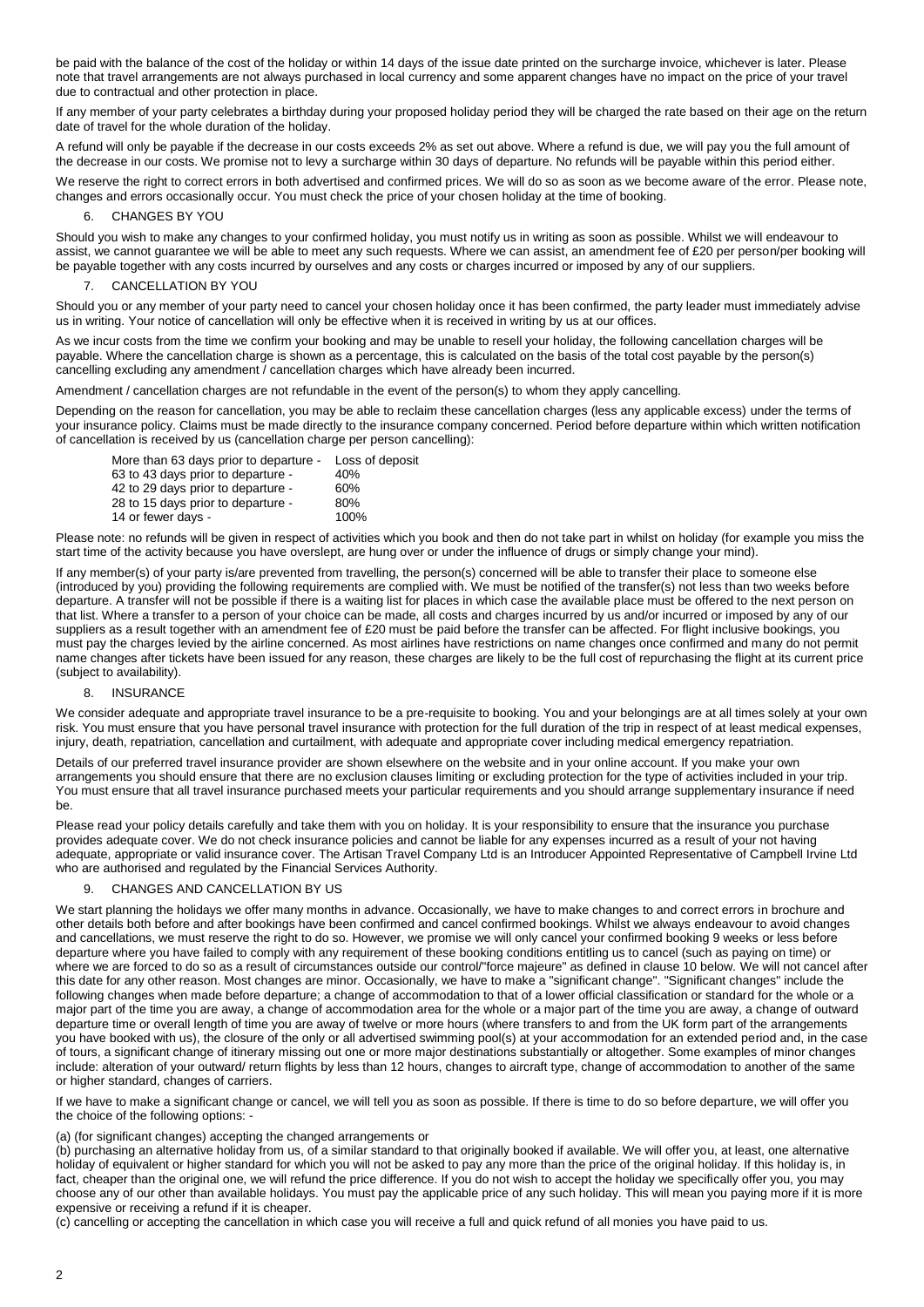Please note, the above options are not available where any change made is a minor one. Furthermore, the substitution of sporting activities, at least to a similar alternative, or a change in the order of any activities you are due to carry out will be considered as a minor change. If we have to make a significant change or cancel before departure, we will pay you reasonable compensation subject to the following exceptions. Compensation will not be payable and no liability beyond offering the above mentioned choices can be accepted where (1) we are forced to make a change or cancel as a result of unusual and unforeseeable circumstances beyond our control, the consequences of which we could not have avoided even with all due care or (2) we have to cancel because the minimum number of bookings necessary for us to operate your holiday has not been reached - in this case, we will notify you by the deadline specified. No compensation will be payable if we cancel as a result of your failure to comply with any requirement of these booking conditions entitling us to cancel (such as paying on time).

In all cases, our liability for significant changes and cancellations is limited to offering you the above-mentioned options and, where applicable, we will pay compensation as detailed below except where the major change or cancellation arises due to reasons of force majeure. The compensation that we offer does not exclude you from claiming more if you are entitled to do so. No compensation is payable for minor changes.

Period before departure when a significant change or cancellation is notified to you (compensation per person):

| More than 60 days before departure: | Nil |
|-------------------------------------|-----|
| 60 - 22 days before departure:      | £20 |
| 21 - 15 days before departure:      | £30 |
| 14 - 8 days before departure:       | £40 |
| 7 – 0 days before departure:        | £50 |

Very rarely, we may be forced by "force majeure" (see clause 10) to change or terminate your holiday after departure but before the scheduled end of your time away. This is extremely unlikely but if this situation does occur, we regret we will be unable to make any refunds (unless we obtain any refunds from our suppliers), pay you any compensation or meet any costs or expenses you incur as a result.

NB. If your flight is cancelled or delayed, your flight ticket is downgraded or boarding is denied by your airline in circumstances which would entitle you to claim compensation against the airline under EC Regulation No 261/2004 - the Denied Boarding Regulations 2004, you must pursue the airline for the compensation due to you. All sums you receive or are entitled to receive from the airline concerned by virtue of these Regulations represent the full amount of your entitlement to compensation or any other payment arising from such cancellation, delay, downgrading or denied boarding. This includes any disappointment, distress, inconvenience or effect on any other arrangements. The fact a delay may entitle you to cancel your flight does not automatically entitle you to cancel any other arrangements even where those arrangements have been made in conjunction with your flight.

We have no liability to make any payment to you in relation to the Denied Boarding Regulations or in respect of any flight cancellation or delay, downgrading of any flight ticket or denial of any boarding as the full amount of your entitlement to any compensation or other payment (as dealt with above) is covered by the airline's obligations under the Denied Boarding Regulations. If, for any reason, you do not claim against the airline and make a claim for compensation from us, you must, at the time of payment of any compensation to you, make a complete assignment to us of the rights you have against the airline in relation to the claim that gives rise to that compensation payment. If your airline does not comply with these rules you may complain to the Civil Aviation Authority on 020 7453 6888 or by e-mail to [passengercomplaints@caa.co.uk](mailto:passengercomplaints@caa.co.uk) or see [www.caa.co.uk](http://www.caa.co.uk/) – Referring Your Complaint to the CAA.

# 10. FORCE MAJEURE

Except where otherwise expressly stated in these booking conditions, we regret we cannot accept liability or pay any compensation where the performance or prompt performance of our contractual obligations is prevented or affected by or you otherwise suffer any damage or loss (as more fully described in clause 11(1) below) as a result of "force majeure". In these Booking Conditions, "force majeure" means any event which we or the supplier of the service(s) in question could not, even with all due care, foresee or avoid.

These events can include, for example, war, riot, industrial dispute, terrorist activity and its consequences, natural or nuclear disaster, fire, adverse weather conditions, epidemics and pandemics, unavoidable technical problems with transport.

# 11. OUR LIABILITY TO YOU

(1) We promise to make sure that the holiday arrangements we have agreed to make, perform or provide as applicable as part of our contract with you are made, performed or provided with reasonable skill and care. This means that, subject to these booking conditions, we will accept responsibility if, for example, you suffer death or personal injury or your contracted holiday arrangements are not provided as promised or prove deficient as a result of the failure of ourselves, our employees, agents or suppliers to use reasonable skill and care in making, performing or providing, as applicable, your contracted holiday arrangements. Please note it is your responsibility to show that reasonable skill and care has not been used if you wish to make a claim against us. In addition, we will only be responsible for what our employees, agents and suppliers do or do not do if they were at the time acting within the course of their employment (for employees) or carrying out work we had asked them to do (for agents and suppliers).

(2) We will not be responsible for any injury, illness, death, loss (for example loss of enjoyment), damage, expense, cost or other sum or claim of any description whatsoever which results from any of the following: -

- the act(s) and/or omission(s) of the person(s) affected or any member(s) of their party or

- the act(s) and/or omission(s) of a third party not connected with the provision of your holiday and which were unforeseeable or unavoidable or - 'force majeure' as defined in clause 10 above

(3) Please note, we cannot accept responsibility for any services which do not form part of our contract. This includes, for example, any additional services, activities or facilities which your hotel or any other supplier agrees to provide for you where the services, activities or facilities are not advertised in our brochure and we have not agreed to arrange them and any excursion you purchase in resort. In addition, regardless of any wording used by us on our website, in any of our brochures or elsewhere, we only promise to use reasonable skill and care as set out above and we do not have any greater or different liability to you.

(4) The promises we make to you about the services we have agreed to provide or arrange as part of our contract - and the laws and regulations of the country in which your claim or complaint occurred - will be used as the basis for deciding whether the services in question had been properly provided. If the particular services which gave rise to the claim or complaint complied with local laws and regulations applicable to those services at the time, the services will be treated as having been properly provided. This will be the case even if the services did not comply with the laws and regulations of the UK which would have applied had those services been provided in the UK. The exception to this is where the claim or complaint concerns the absence of a safety feature which might lead a reasonable holiday maker to refuse to take the holiday in question.

(5) As set out in these booking conditions we limit the maximum amount we may have to pay you for any claims you may make against us. Where we are found liable for loss of and/or damage to any luggage or personal possessions (including money), the maximum amount we will have to pay you is £25 per person affected unless a lower limitation applies to your claim under this clause or clause 11 (6) below. For all other claims which do not involve death or personal injury, if we are found liable to you on any basis the maximum amount we will have to pay you is twice the holiday price (excluding amendment charges) paid by or on behalf of the person(s) affected in total unless a lower limitation applies to your claim under clause 11(6) below. This maximum amount will only be payable where everything has gone wrong and you have not received any benefit at all from your holiday.

(6) Where any claim or part of a claim concerns or is based on any travel arrangements (including the process of getting on and off the transport concerned) provided by any air, sea, rail or road carrier or any stay in a hotel, the maximum amount of compensation we will have to pay you will be limited. The most we will have to pay you for that claim or that part of a claim if we are found liable to you on any basis is the most the carrier or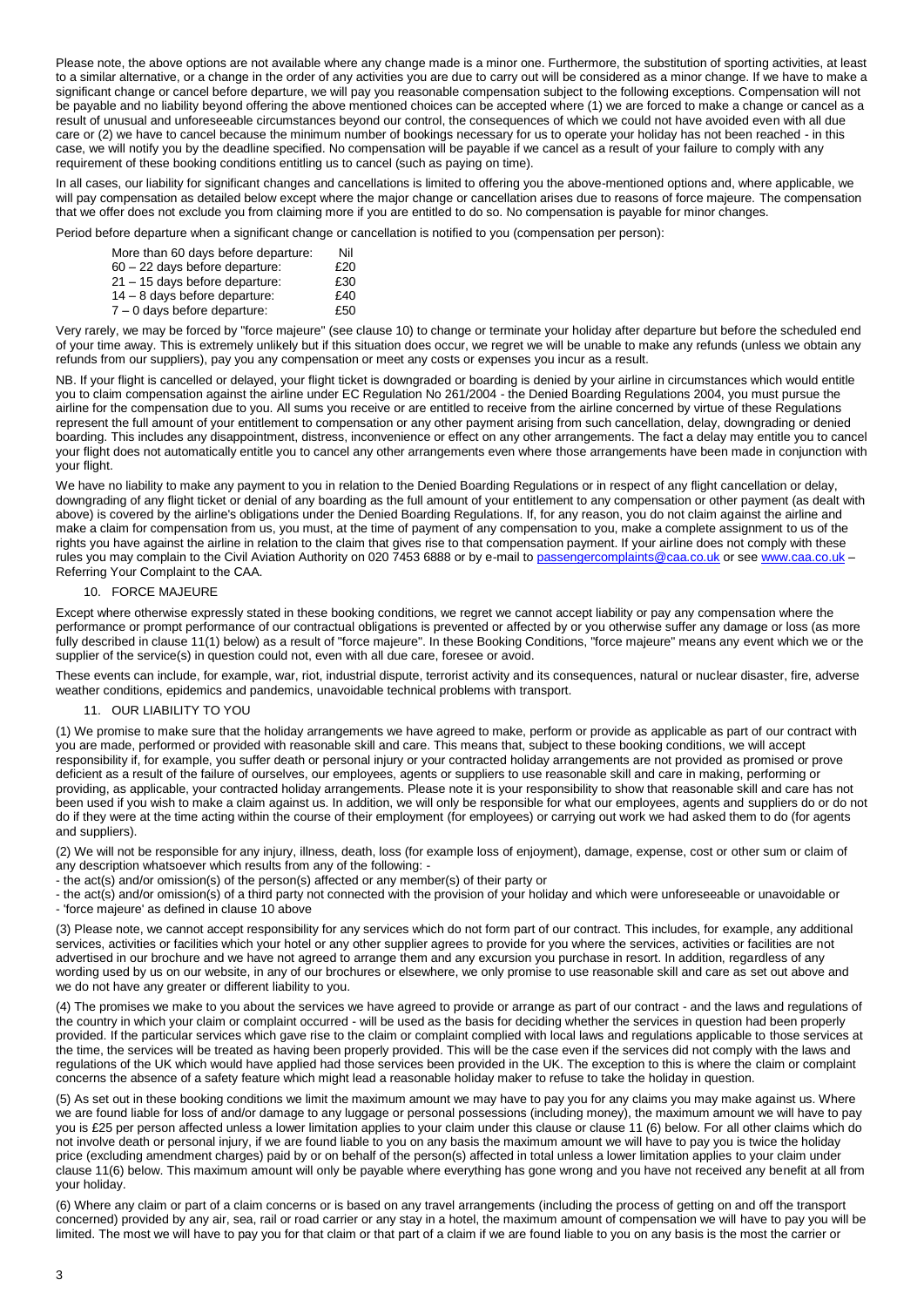hotel keeper concerned would have to pay under the international convention which applies to the travel arrangements or hotel stay in question (for example, the Warsaw Convention as amended or unamended and the Montreal Convention for international travel by air and/or for airlines with an operating licence granted by an EU country, the EC Regulation on Air Carrier Liability No 889/2002 for national and international travel by air, the Athens convention for international travel by sea).

Please note: Where a carrier or hotel would not be obliged to make any payment to you under the applicable International Convention or Regulation in respect of a claim or part of a claim, we similarly are not obliged to make a payment to you for that claim or part of the claim. When making any payment, we are entitled to deduct any money which you have received or are entitled to receive from the transport provider or hotelier for the complaint or claim in question. Copies of the applicable International Conventions and Regulations are available from us on request.

(7) Please note, we cannot accept any liability for any damage, loss, expense or other sum(s) of any description (1) which on the basis of the information given to us by you concerning your booking prior to our accepting it, we could not have foreseen you would suffer or incur if we breached our contract with you or (2) which did not result from any breach of contract or other fault by ourselves or our employees or, where we are responsible for them, our suppliers. Additionally, we cannot accept liability for any business losses.

(8) You must provide us and our insurers with all assistance we may reasonably require. You must also tell us and the supplier concerned about your claim or complaint as set out in clause 12 below. If asked to do so, you must transfer to us or our insurers any rights you have against the supplier or whoever else is responsible for your claim or complaint (if the person concerned is under 18, their parent or guardian must do so). You must also agree to cooperate fully with us and our insurers if we or our insurers want to enforce any rights which are transferred.

#### 12. COMPLAINTS AND PROBLEMS

If you have a problem during your holiday, please inform the relevant supplier (e.g. your hotelier) and our resort representative immediately who will endeavour to put things right. If your complaint is not resolved locally, please follow this up within 28 days of your return home by writing to our Customer Services Department at Suite 2, Netherton Park, Stannington, Northumberland, NE61 6EF giving your booking reference and all other relevant information. Please keep your letter concise and to the point. It is strongly recommended that you communicate any complaint to the supplier of the services as well as to our representative without delay and give written notice detailing your complaint whilst in the resort. If you fail to follow this simple procedure we will have been deprived of the opportunity to investigate and rectify your complaint whilst you were in resort and this may affect your rights under this contract. Please also see clause 4 above relating to ABTA.

#### 13. BEHAVIOUR

When you book with us, you accept responsibility for any damage or loss caused by you or any member of your party. Full payment for any such damage or loss must be paid direct at the time to the accommodation owner or manager or another supplier. If you fail to do so, you will be responsible for meeting any claims subsequently made against us (together with our own and the other party's full legal costs) as a result of your actions.

We expect all clients to have consideration for other people. If in our reasonable opinion or in the reasonable opinion of any other person in authority, you or any member of your party behaves in such a way as to cause or be likely to cause danger, upset or distress to any third party or damage to property, we are entitled, without prior notice, to terminate the holiday of the person(s) concerned or we and the relevant person in authority (for example the activity provider) can prevent that person(s) from taking part in the activity(ies) concerned. In this situation, the person(s) concerned will be required to leave the accommodation or other service or activity area (as applicable). We will have no further responsibility toward such person(s) including any return travel arrangements. No refunds will be made and we will not pay any expenses or costs incurred as a result of the termination or prevention of taking part in the activity(ies) concerned.

If you commit an illegal act (including, for example, causing any damage) you may be excluded from the trip and we shall cease to have a responsibility to/for you as above. No refund will be given for any unused services.

#### 14. CONDITIONS OF SUPPLIERS

Many of the services which make up your holiday are provided by independent suppliers. Those suppliers provide these services in accordance with their own terms and conditions. Some of these terms and conditions may limit or exclude the supplier's liability to you, usually in accordance with applicable International Conventions (see clause 11 (6)). Copies of the relevant parts of these terms and conditions are available on request from ourselves or the supplier concerned.

#### 15. SPECIAL REQUESTS, HEALTH, FITNESS AND MEDICAL CONDITIONS/DISABILITIES

If you have any special request, you must advise us at the time of booking and clearly note it on your booking form. Although we will endeavour to pass any reasonable requests on to the relevant supplier, we regret we cannot guarantee any request will be met unless we have specifically confirmed this. For your own protection, you should obtain confirmation in writing from us that your request will be complied with (where it is possible for us to give this) if your request is important to you. Confirmation that a special request has been noted or passed on to the supplier or the inclusion of the special request on your confirmation invoice or any other documentation is not confirmation that the request will be met. We regret we cannot accept any conditional bookings, i.e. any booking which is specified to be conditional on the fulfilment of a particular request. All such bookings will be treated as "standard" bookings subject to the above provisions on special requests.

In order to take part in sporting activities, all persons should be in good health and possess a reasonable basic level of fitness. If you are unsure about the physical demands of a particular holiday please ask us and we can advise you accordingly.

If you or any member of your party is pregnant or has any medical condition or disability which may affect your holiday or has any special requirements as a result of any medical condition or disability (including any which affect the booking process), please tell us before you confirm your booking so that we can assist you in considering the suitability of the arrangements and/or making the booking. In any event, you must give us full details in writing at the time of booking and whenever any change in the condition or disability occurs. You must also promptly advise us if you become pregnant or any medical condition or disability which may affect your holiday develops after your booking has been confirmed.

You agree to accept the authority and decisions of our employees, Trip Leaders and agents whilst on a trip with us. If in the opinion of any such person(s) or any other person in a position of authority (such as, for example, an airline pilot or hotel manager), your health, level of fitness or conduct at any time before or during a trip is endangering or appears likely to endanger your health or wellbeing or any third party (including any other clients of the Company) or the safe, comfortable or happy progress of the trip, you may be excluded from all or part of the trip without refund or recompense. Where you are excluded, we will have no further responsibility towards you (including any return travel arrangements) and we will not meet any expenses or costs incurred as a result of the exclusion. In the case of ill health, we may make such arrangements we see fit and recover the costs thereof from you.

If you wish to partake in any water sports you must be able to swim at least 25 metres. If you wish to participate in any of our scuba diving programmes please consult your doctor prior to departure with particular regard to medical history, medication and any pre-existing conditions such as perforated ear drums, high blood pressure, asthma etc. You may be required to provide evidence of scuba diving or other qualifications prior to being allowed to take part in scuba diving or other activities. We will advise you if this is the case. If you fail to produce such evidence when it is requested you will not be allowed to participate in the activity concerned. In the event of this, we will not provide any refunds or compensation or pay any expenses which you may incur as a result.

Please note: some of the activities we offer (for example but not limited to White Water Rafting, Canyoning, Hydrospeeding, Rock Climbing, Kayaking, Mountain Biking or Cycling, Via Ferrata, Trekking, Gorge Scrambling, Abseiling, Canoeing, High Ropes Courses, Caving, Skydiving, Tubing, Tyrotrekking, Horse Riding, River Trekking, Watersports, Sailing, Dog Sledding, Snowmobiling, Cross Country Skiing, Downhill Skiing,